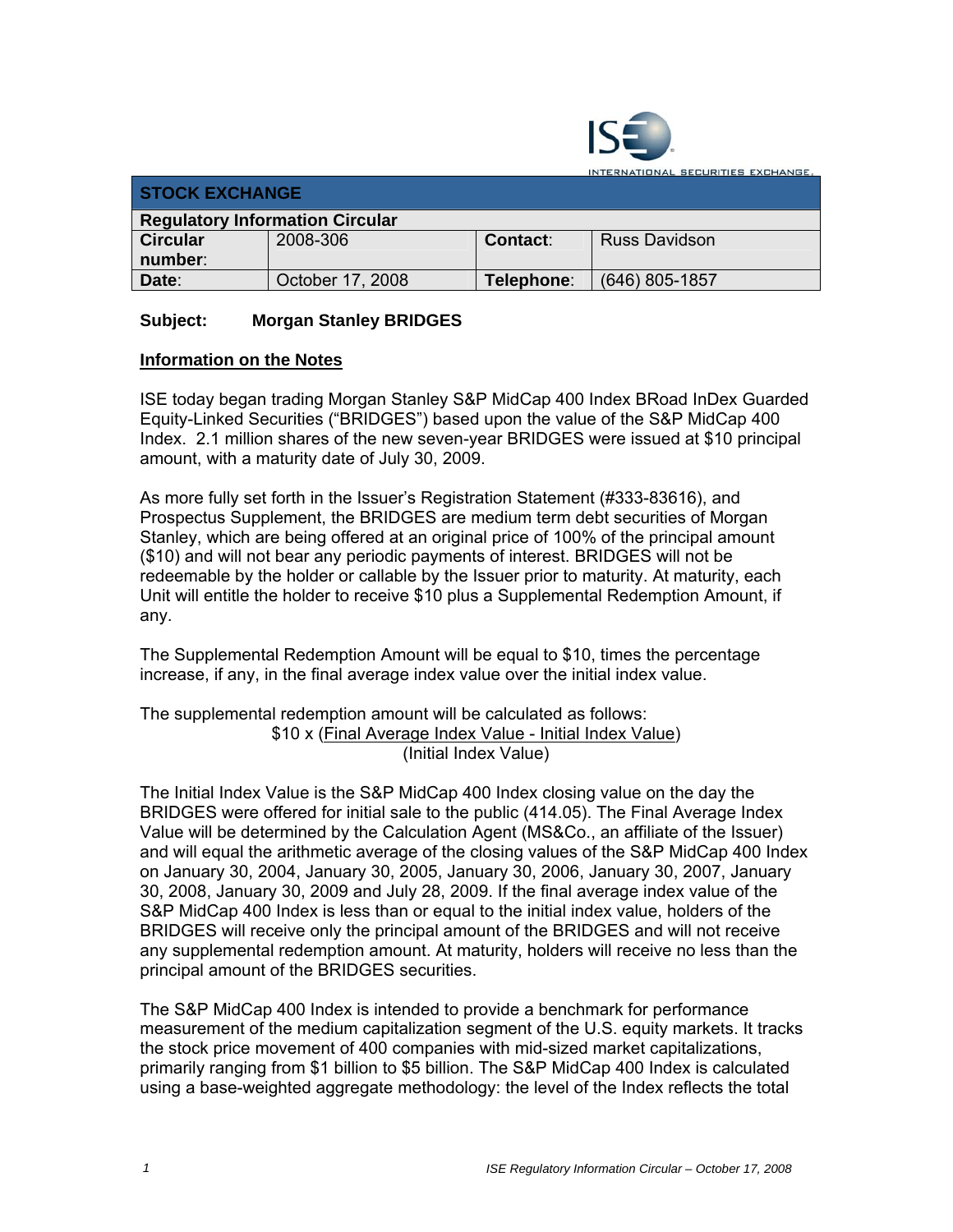Market Value of all 400 Component Stocks relative to the S&P MidCap 400 Index's base period of December 31, 1990.

It is expected that the market value of the BRIDGES will be affected by the value of the Index and by a number of other interrelated factors including, among other things: the general level of interest rates, the volatility of the Index, the time remaining to maturity, the dividend yields on the stocks comprising the Index, and the credit rating of the Issuer.

A beneficial owner of the Securities may receive no Supplemental Amount at maturity, or a Supplemental Redemption Amount that is below what the Companies in the index would pay as interest on a non-callable medium term debt security with a similar maturity as that of the BRIDGES. The return of principal of the BRIDGES at maturity and the payment of the Supplemental Redemption Amount, if any, may not reflect the full opportunity costs implied by inflation or other factors relating to the time value of money.

The return a holder will receive on the BRIDGES, if any, will not be the same as the return that you would earn if you actually owned each of the common stocks underlying the Index and received the dividends paid on those stocks.

Ownership of the BRIDGES will be maintained in book-entry form by or through The Depository Trust Company.

MCB will be quoted and trade as an equity issue in round lots of 100, and will trade "flat" without accrued interest.

Trading in the shares on ISE is on a UTP basis and is subject to ISE equity trading rules. The shares will trade from 9:00 a.m. until 4:00 p.m. Eastern Time. Equity Electronic Access Members ("Equity EAMs") trading the shares during the Pre-Market Session are exposed to the risk of the lack of the calculation or dissemination of underlying index value or intraday indicative value ("IIV"). For certain derivative securities products, an updated underlying index value or IIV may not be calculated or publicly disseminated in the Pre-Market hours. Since the underlying index value and IIV are not calculated or widely disseminated during Pre-Market hours, an investor who is unable to calculate implied values for certain derivative securities products during Pre-Market hours may be at a disadvantage to market professionals.

Equity EAMs also should review NASD Notice to Members 03-71 for guidance on trading these products. The Notice reminds members of their obligations to: (1) conduct adequate due diligence to understand the features of the product; (2) perform a reasonable-basis suitability analysis; (3) perform customer-specific suitability analysis in connection with any recommended transactions; (4) provide a balanced disclosure of both the risks and rewards associated with the particular product, especially when selling to retail investors; (5) implement appropriate internal controls; and (6) train registered persons regarding the features, risk and suitability of these products.

## **This Regulatory Information Circular is not a statutory Prospectus. Equity EAMs should consult the Trust's Registration Statement, SAI, Prospectus and the Fund's website for relevant information.**